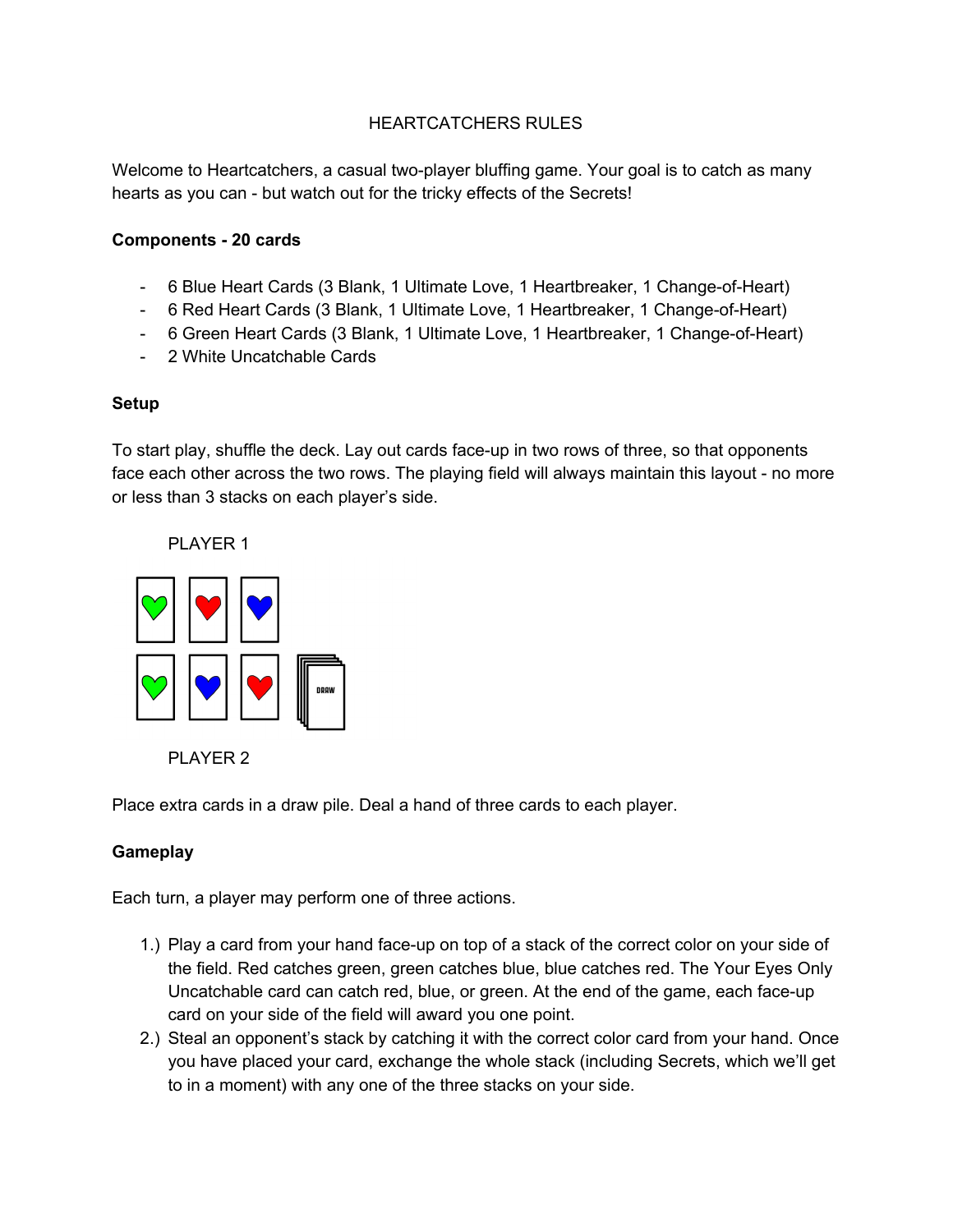3.) Play any card in your hand as a Secret, face-down under any stack on the field, perpendicular to the face-up cards. All face-down cards will be revealed at the end of the game. Certain cards played as Secrets will affect scoring. There can be an unlimited number of Secrets played under any face-up card or stack.



*Uncatchable.* If you use an Uncatchable card to catch a stack, no other card may be played on top of it. The stack can still be moved through other means (such as catching your opponent's stack and swapping, or a Change-of-Heart Secret revealed at the end of the game).

Once you have taken one of the three above actions, your turn is over - draw back up to three cards, if there are cards available in the draw pile.

A player may count the cards in a stack at any time, as long as the stack order is not disturbed and Secrets are not revealed.

## **End of Game**

Play continues until the draw pile is exhausted and players have played out their hands.

#### **Scoring**

Look at the Secrets, one stack at a time.

Resolve Change-of-Hearts first; they exchange the stack with the one across from it, and are then discarded. All other Secrets remain with the stacks as they move.

Once Change-of-Hearts are resolved, reveal all other Secrets. Add 3 points for every face-down Ultimate Love card on your side, and subtract 3 points for every face-down Heartbreaker on your side. Each player then receives a point for each face up Heart card in the three stacks on their side of the field. A stack with three face-up cards gets three points, four face-up cards gets four points, etc.

Add up the scores. The person with the most points wins! Because of the fast-paced nature of the game, ties can be broken by "best of 3," "best of 5," etc.